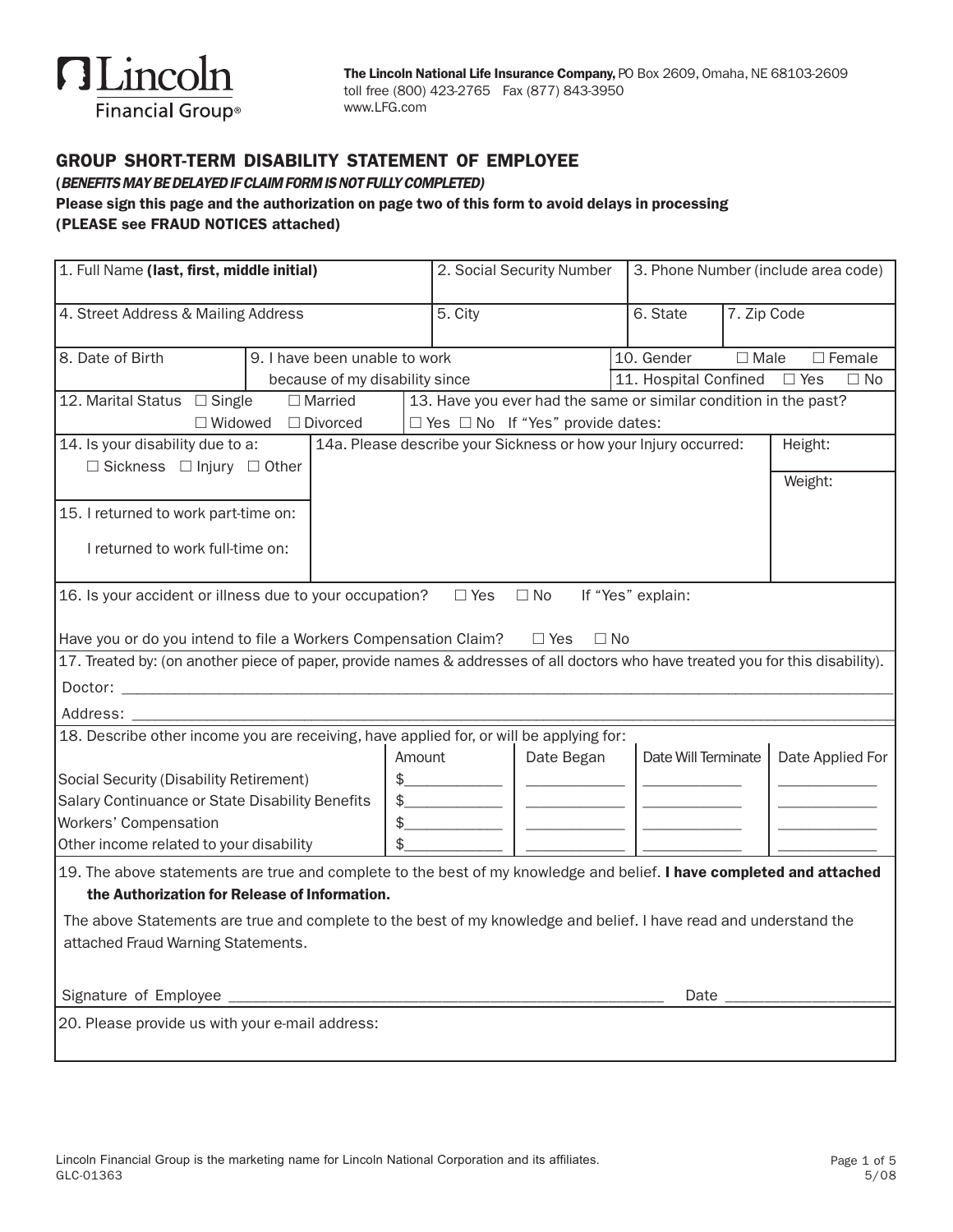

# AUTHORIZATION FOR RELEASE OF INFORMATION

1. I (the undersigned) authorize any physician, medical professional, pharmacist or other provider of health care services, hospital, clinic, other medical or medically related facility; insurance or reinsurance company; government agency; department of labor; acquaintance; group policyholder; employer; or policy or benefit plan administrator to release information from the records of:

| Claimant.<br>t/Patient Name: |        |        |          |
|------------------------------|--------|--------|----------|
|                              | (Last) | [First | (Middle) |
|                              |        |        |          |

Date of Birth: \_\_\_\_\_\_\_\_\_\_\_\_\_\_\_\_\_\_\_\_\_\_\_\_\_\_\_\_\_\_\_\_\_\_ Social Security Number: \_\_\_\_\_\_\_\_\_\_\_\_\_\_\_\_\_\_\_\_\_\_\_\_\_\_\_\_\_\_\_\_\_

- 2. Information to be released:
	- data or records regarding my medical history, treatment, prescriptions, consultations, [including medical and psychological reports, records, charts, notes (excluding psychotherapy notes), x-rays, films or correspondence, and any medical condition I may now have or have had];
	- any information regarding insurance coverage; and
	- any information, data or records regarding my activities (including records relating to my Social Security, Workers' Compensation, Retirement Income, financial, earnings and employment history).
- 3. Information to be released to: The Lincoln National Life Insurance Company

PO Box 2609

### Omaha, NE 68103-2609

- 4. I understand the information obtained by use of this Authorization will be used by The Lincoln National LIfe Insurance Company ("Company") to evaluate my claim for disability benefits. The Company will only release such information:
	- to its reinsurer, or other persons or organizations performing business or legal services in connection with my claim(s); or as otherwise may be required by law or as I may further authorize.
	- I further understand that refusal to sign this Authorization may result in the denial of benefits.
- 5. I understand the information used or disclosed may be subject to re-disclosure by the recipient and may no longer be protected by federal law. For Colorado claims, the disclosed information may not be redisclosed or reused by the recipient under Colorado law.
- 6. I understand that I may revoke this Authorization in writing at any time, except to the extent:
	- 1) the Company has taken action in reliance on this Authorization; or
	- 2) the Company is using this Authorization in connection with a contestable claim.

If written revocation is not received, this Authorization will be considered valid for a period of time not to exceed 24 months from the date of my signature below. To initiate revocation of this Authorization, direct all correspondence to the Company at the above address.

- 7. A photocopy of this Authorization is to be considered as valid as the original.
- 8. I understand I am entitled to receive a copy of this Authorization.

The above Statements are true and complete to the best of my knowledge and belief. I have read and understand the attached Fraud Warning Statements.

#### SIGNATURE: \_\_\_\_\_\_\_\_\_\_\_\_\_\_\_\_\_\_\_\_\_\_\_\_\_\_\_\_\_\_\_\_\_\_\_\_\_\_\_\_\_\_\_\_\_ DATE: \_\_\_\_\_\_\_\_\_\_\_\_\_\_\_\_\_\_\_\_\_\_\_\_\_\_\_\_\_\_\_\_\_\_\_\_

Claimant/legal representative (Nearest relative, legal guardian, or appointed representative to sign only if claimant/patient is a minor, legally incompetent, or deceased.) Power of attorney or guardianship must be attached.

| PRINT NAMF |  |
|------------|--|
|------------|--|

Relationship to Claimant/Patient of personal/legal representative signing for Claimant/Patient:

ADDRESS: AND RESS:

(Street)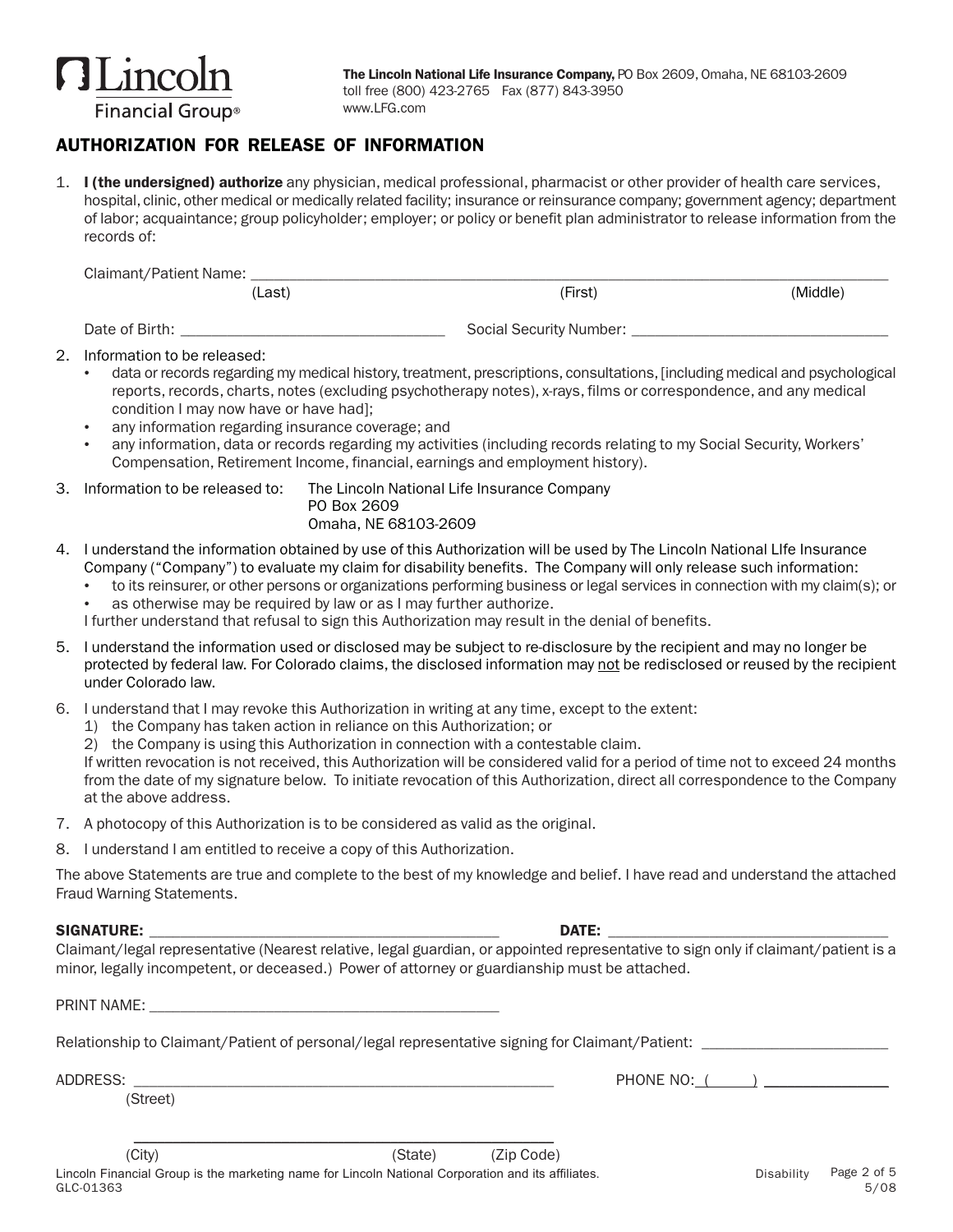

# EMPLOYER'S REPORT OF CLAIM (TO BE COMPLETED BY EMPLOYER)

Please submit a copy of this employee's complete Job Description with this claim form. Please submit a copy of this employee's enrollment statement with this claim. (PLEASE see FRAUD NOTICES attached)

| 1. Full Name (last, first, middle initial)                                                                                                              |                        |                                                   |                               |                                |            |                                   | 2. Social Security Number      |  |  |
|---------------------------------------------------------------------------------------------------------------------------------------------------------|------------------------|---------------------------------------------------|-------------------------------|--------------------------------|------------|-----------------------------------|--------------------------------|--|--|
| 3. Occupation of Employee/Claimant                                                                                                                      |                        |                                                   | 4. Insurance Class            |                                |            | 5. Employee Date of Hire          |                                |  |  |
| 6. Number of Hours Worked Per Week                                                                                                                      |                        |                                                   |                               | 7. Date Insured                |            |                                   |                                |  |  |
| 8. Date Employee was                                                                                                                                    |                        | 9. Employee's Basic<br>10. Returned to Work?      |                               |                                |            |                                   |                                |  |  |
| Last Present at Work                                                                                                                                    | <b>Weekly Earnings</b> |                                                   |                               |                                |            | $\Box$ Full-time $\Box$ Part-time | Date:                          |  |  |
| 11. Percent of premium paid by:<br>12. Is the Claim due to your employee's occupation:                                                                  |                        |                                                   |                               |                                | $\Box$ Yes | $\Box$ No                         |                                |  |  |
| Employee:<br>%<br>$\Box$ pre-tax                                                                                                                        | $\Box$ post-tax        | 13. Has a Workers' Compensation claim been filed? |                               |                                |            | $\Box$ Yes                        | $\Box$ No                      |  |  |
| Employer:<br>%                                                                                                                                          |                        |                                                   |                               |                                |            |                                   |                                |  |  |
| 14. Has Insured received any other income since the date last worked:                                                                                   |                        |                                                   |                               |                                |            | $\Box$ Yes $\Box$ No              |                                |  |  |
| Please specify the type of income (Sick Pay, Vacation, Salary Continuation, Paid Time Off, Etc.)                                                        |                        |                                                   |                               |                                |            |                                   |                                |  |  |
| Weekly Amount Paid \$<br>Date Ended:<br>Date Began:                                                                                                     |                        |                                                   |                               |                                |            |                                   |                                |  |  |
| Employer's Name & Address (or name of policyholder,                                                                                                     |                        |                                                   |                               | Telephone Number (Include Area |            |                                   | Group Policy Number & Division |  |  |
| if other)                                                                                                                                               |                        |                                                   | Code and Extension)<br>Number |                                |            |                                   |                                |  |  |
|                                                                                                                                                         |                        |                                                   |                               |                                |            |                                   |                                |  |  |
|                                                                                                                                                         |                        |                                                   |                               |                                |            |                                   |                                |  |  |
| E-mail address                                                                                                                                          |                        |                                                   |                               | Fax Number (Include Area Code) |            |                                   |                                |  |  |
| The above Statements are true and complete to the best of my knowledge and belief. I have read and understand the<br>attached Fraud Warning Statements. |                        |                                                   |                               |                                |            |                                   |                                |  |  |
| Signature of Person Completing this form and Title                                                                                                      |                        |                                                   |                               |                                |            |                                   | Date                           |  |  |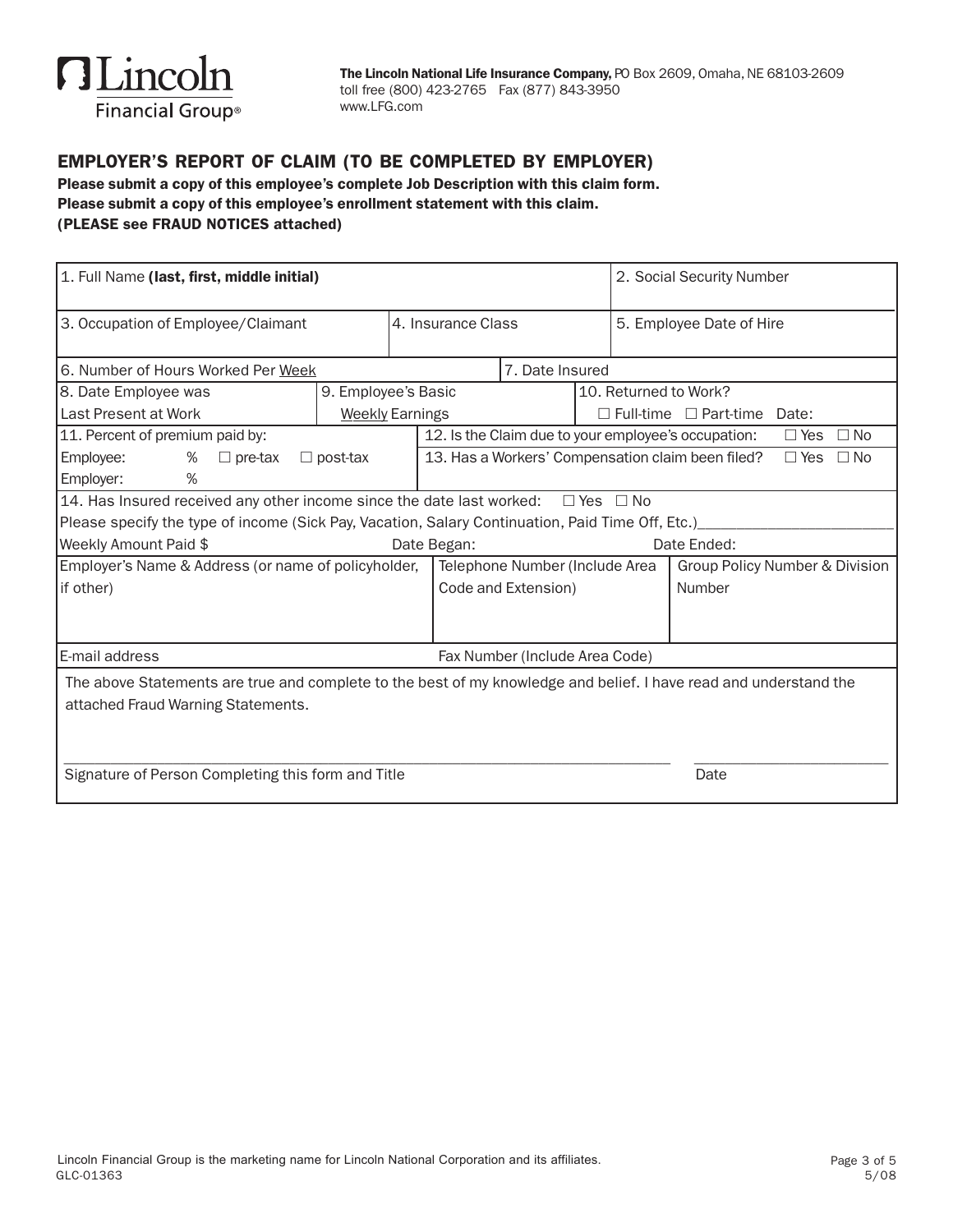

The Lincoln National Life Insurance Company, PO Box 2609, Omaha, NE 68103-2609 toll free (800) 423-2765 Fax (877) 843-3950 www.LFG.com

Financial Group®

| <b>ATTENDING PHYSICIAN'S STATEMENT</b>                                                                                                                  |           |                           |                                                                                |  |  |  |  |
|---------------------------------------------------------------------------------------------------------------------------------------------------------|-----------|---------------------------|--------------------------------------------------------------------------------|--|--|--|--|
| 1. Name of Patient                                                                                                                                      |           | 2. Social Security Number | 3. Employer Name                                                               |  |  |  |  |
| 4. When did symptoms first appear or accident happen?                                                                                                   |           |                           | 5. Date you believe patient was unable to work?                                |  |  |  |  |
| 6. Diagnosis (including complications)                                                                                                                  |           | 7. Subjective symptoms    |                                                                                |  |  |  |  |
| 8. Objective findings (Including current x-rays, EKG's, laboratory data and any clinical findings)                                                      |           |                           |                                                                                |  |  |  |  |
| 9. List of Restrictions & Limitations                                                                                                                   |           |                           |                                                                                |  |  |  |  |
| 10. Nature of treatment (Including surgery and medications prescribed, if any).                                                                         |           |                           |                                                                                |  |  |  |  |
| 11. Names, specialty and addresses of other treating physicians                                                                                         |           |                           |                                                                                |  |  |  |  |
| 12. Has patient ever had same or similar condition? □ Yes □ No If "Yes" provide dates.                                                                  |           |                           |                                                                                |  |  |  |  |
| 13. Do you consider this condition to be due to your patient's employment?                                                                              |           |                           | $\Box$ Yes $\Box$ No                                                           |  |  |  |  |
| 14. If pregnancy, Estimated date of delivery:                                                                                                           |           | 15. Date first treated    | 16. Date of last visit/treatment                                               |  |  |  |  |
| Actual date of delivery:                                                                                                                                |           |                           |                                                                                |  |  |  |  |
| 17. Frequency<br>$\square$ Weekly<br>$\Box$ Monthly                                                                                                     |           | $\Box$ Other (specify)    |                                                                                |  |  |  |  |
| 18. Has patient:<br>$\Box$ Improved<br>$\Box$ Recovered<br>$\Box$ Unchanged<br>$\Box$ Regressed                                                         |           | 19. Is patient:           | $\Box$ Ambulatory<br>□ House Confined<br>□ Bed Confined<br>□ Hospital Confined |  |  |  |  |
| 20. Has patient been hospital confined? $\Box$ Yes $\Box$ No<br>Confined from:<br>to                                                                    |           |                           |                                                                                |  |  |  |  |
| If "Yes" give name of hospital.                                                                                                                         |           |                           |                                                                                |  |  |  |  |
| 21. Has surgery been scheduled or performed? □ Yes □ No If "Yes" date of surgery:                                                                       |           |                           |                                                                                |  |  |  |  |
| Type of surgery scheduled:                                                                                                                              |           |                           |                                                                                |  |  |  |  |
| 22. Prognosis and Rehabilitation:                                                                                                                       |           |                           |                                                                                |  |  |  |  |
| a. When do you think your patient will be able to return to work?                                                                                       |           |                           |                                                                                |  |  |  |  |
| PRESENT occupation?<br>ALL OTHER occupations?                                                                                                           |           |                           |                                                                                |  |  |  |  |
| b. Can present job be modified to allow patient to handle with his/her impairment?<br>$\Box$ No<br>$\Box$ Yes                                           |           |                           |                                                                                |  |  |  |  |
| c. When could trial employment commence?<br>$\Box$ Full-time<br>$\Box$ Part-time                                                                        |           |                           |                                                                                |  |  |  |  |
| Please submit clinical documentation to support your decision.                                                                                          |           |                           |                                                                                |  |  |  |  |
| Print Name (Attending Physician)                                                                                                                        | Specialty |                           | Telephone (Include Area Code)                                                  |  |  |  |  |
| Street Address/City or Town/State or Providence/Zip Code                                                                                                |           |                           |                                                                                |  |  |  |  |
| The above Statements are true and complete to the best of my knowledge and belief. I have read and understand the<br>attached Fraud Warning Statements. |           |                           |                                                                                |  |  |  |  |
| Signature (Attending Physician) No stamps please                                                                                                        |           | Date                      | Fax Number (Include Area Code)                                                 |  |  |  |  |

#### THE LINCOLN NATIONAL LIFE INSURANCE COMPANY IS NOT RESPONSIBLE FOR CHARGES INCURRED DUE TO COMPLETION OF THIS FORM. THE PATIENT IS RESPONSIBLE FOR ANY CHARGES ASSOCIATED WITH FORM COMPLETION.